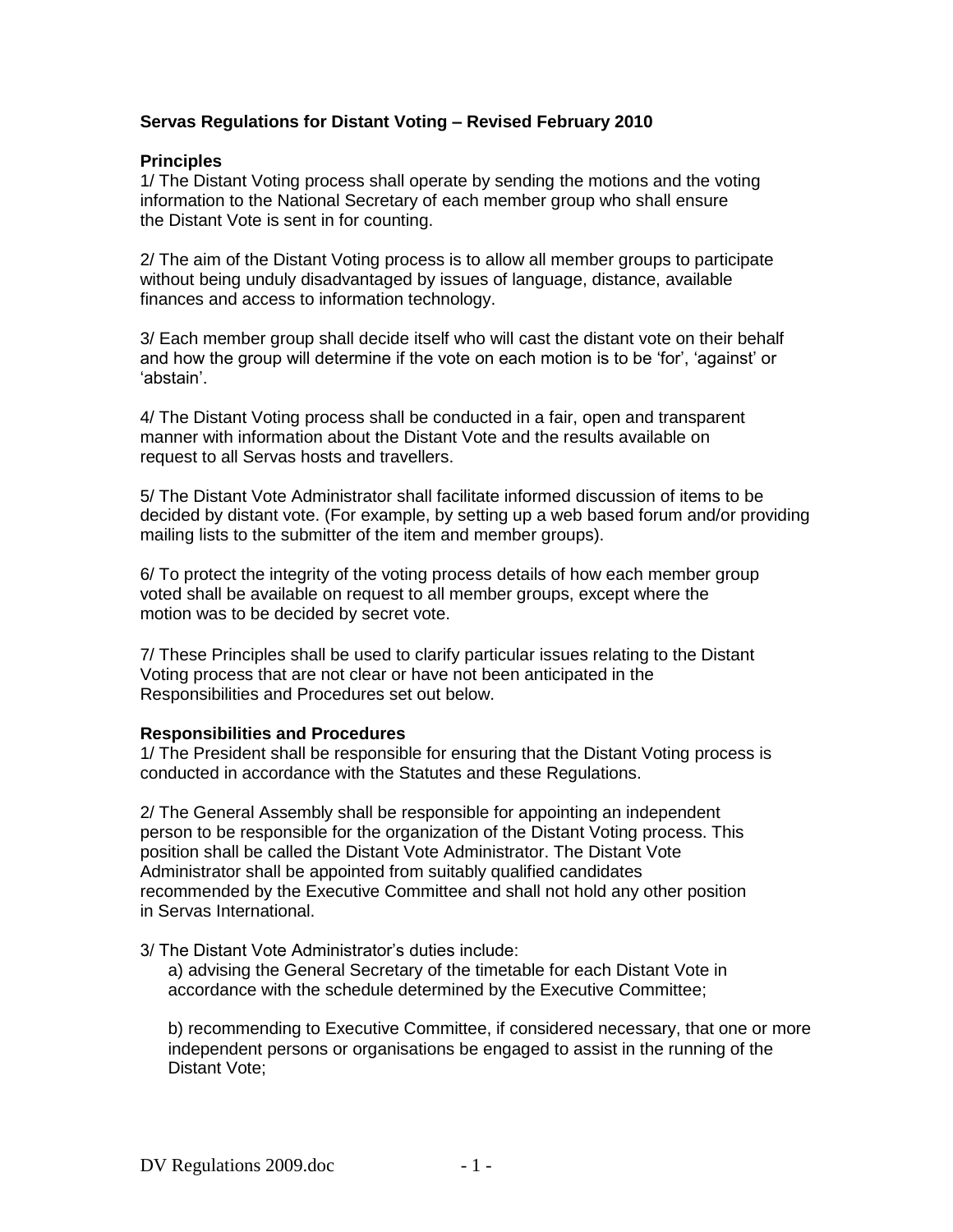c) receiving and counting the votes, except when a secret vote is required in which case the receiving and counting of votes shall be done by a person or organization independent of Servas;

d) reviewing the wording of the submitted motions and referring them back to the submitter for revision if the wording is unclear or not in a form that can be voted on by a "yes" or "no";

e) arranging the translation of voting information and supporting material in accordance with current Servas practice.

4/ The General Secretary shall be responsible for:

a) advising member groups of the timetable for each Distant Vote, including the closing date for votes, the date by which the motions and supporting material will be sent to member groups and the date by which any changes to Authorised Voter details must be received;

b) keeping a record of the name and contact details of the person designated by each member group to be their Authorised Voter for the Distant Voting process;

c) providing the Distant Vote Administrator with a list of the member groups allowed to vote and contact details for the Authorised Voter for each member group;

d) assembling the supporting information to be sent with the voting material;

e) sending advice of the results of the Distant Vote to member groups within one month of receiving them from the Distant Vote Administrator.

5/ The National Secretary of each member group shall be responsible for advising the General Secretary of:

a) the name and contact details for the Authorised Voter for their member group;

b) the preferred methods of communication for the Distant Voting process;

c) the preferred language for written material and if possible, one or more other languages that would be acceptable;

d) any changes to this information, in particular when an upcoming Distant Vote has been notified.

6/ The Distant Vote Administrator's duties shall also include: a) preparing a report, including recommendations for approval by the Executive Committee on: a budget and timetable for the Distant Vote process, the method of electronic voting, the postal address and the vote authenticity checks to be used;

b) sending the motions, the voting material and supporting information to the Authorised Voter for each member group as advised by the General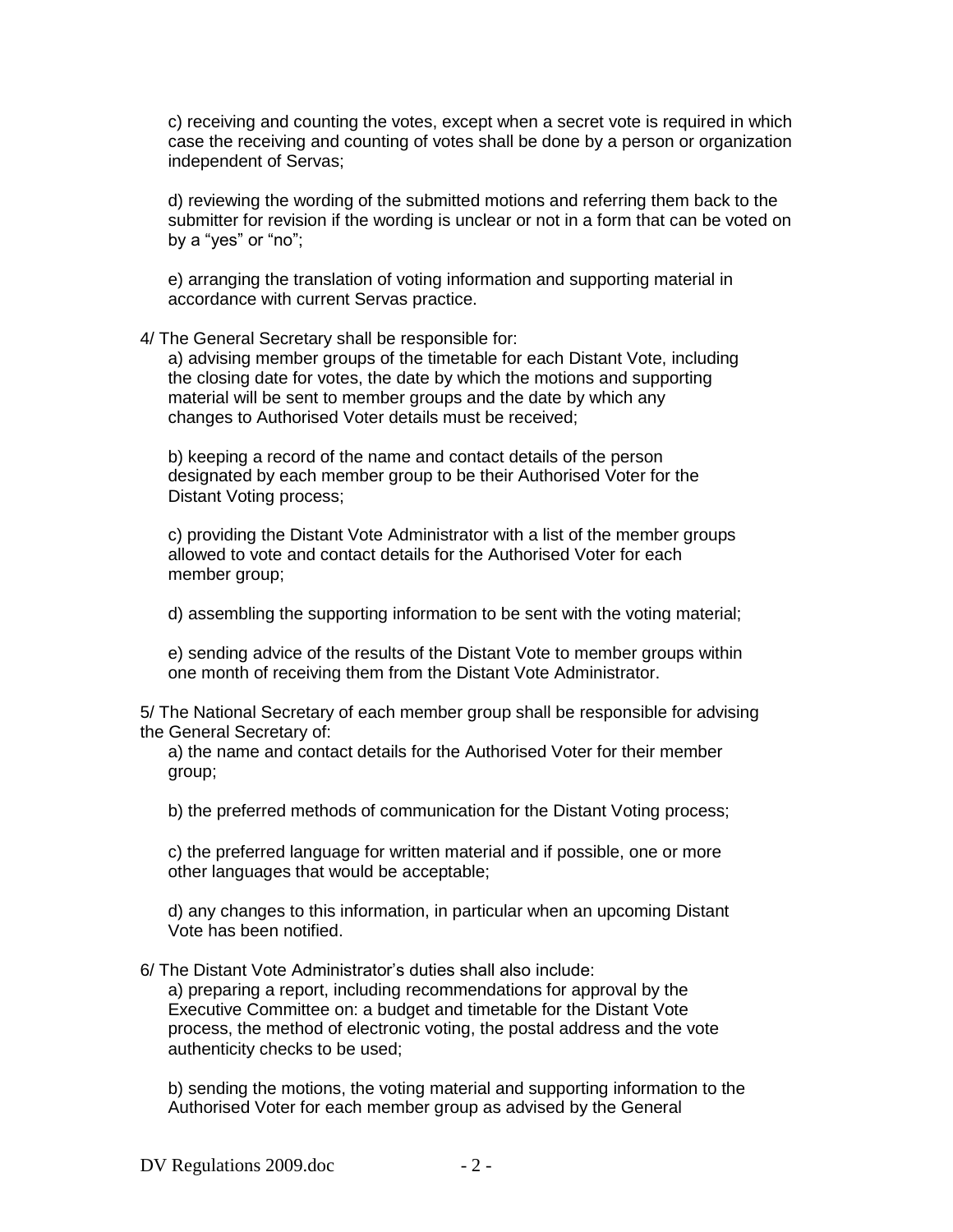## Secretary;

c) receiving the votes cast, verifying that they are valid and can be counted, and then recording how each member group voted on the motions. Votes may be disallowed on the grounds that they were not received on time, that they are not authentic, that the voter's intention is not clear or that the vote cannot be counted for any other reason;

d) counting the valid votes: "support/yes", "against/no" and "abstain", to determine the result of the vote on each motion and to identify any motions passed by the double majority needed to give the decision the same effect as a General Assembly vote;

e) reporting the results to the General Secretary within one month of the closing date for the vote;

f) preparing a written report to the Executive Committee on the Distant Vote within two months of the closing date for the vote. The report shall include the voting results on each motion, the number of member groups allowed to vote, a detailed list of how each member group voted on non-secret motions and the number of votes received but not counted with the reason they were disallowed;

g) holding all votes received in a secure place and keeping the votes and the results confidential until member groups have been advised of the results by the General Secretary;

h) handing over all voting papers and such other information as may be requested as part of an independent recount and audit of the Distant Vote;

i) destroying all votes received and any other confidential information if no request for a recount has been received within three months of the date the results of the Distant Vote are sent to member groups;

j) disposing of any confidential information and other records relating to the Distant Vote process in consultation with the General Secretary.

7/ The voting material and supporting information to be sent to the Authorised Voter for member groups shall in all cases include details of the voting procedure, the date by which votes must be returned to be counted and a voting paper containing the motions to be voted on. One or more of the following shall also be included as is appropriate for each of the motions to be voted on:

a) a copy of the annual accounts and auditor's report, with comments from the Treasurer and/or Executive Committee if they wish;

b) details of budget changes proposed and the reasons for them;

c) a balanced outline of the background to the motion with a summary of the key issues for and against the proposal,